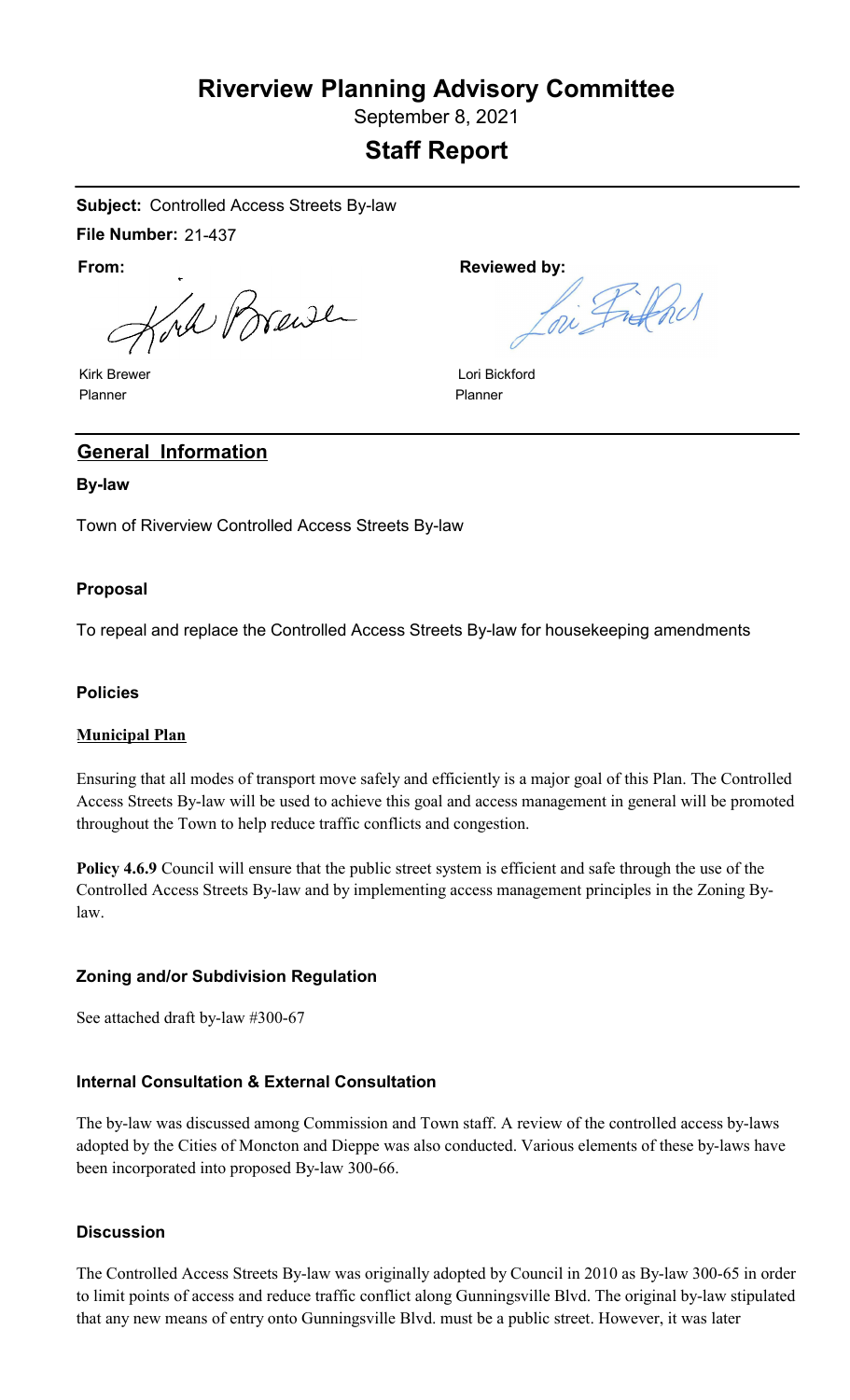identified that this requirement would be too onerous on certain anticipated developments along the boulevard.

Council amended the by-law in 2012 to modify the definition of "street" to reflect the definition of "highway" under the Motor Vehicle Act, which allowed flexibility in what types of accesses would be permitted. This amendment also clarified that new streets on controlled access streets must be separated by 200m, centerline to centerline, from another street. An additional amendment included an exemption for a right in-right out access along Gunningsville Blvd. to permit a means of access to the commercial component of Dobson Landing.

In 2020, the by-law was brought before Council again to add Bridgedale Blvd. to the Schedule "A" list of controlled access streets. Given that a new *Community Planning Act* was adopted in 2017, By-law 300-65 was repealed and replaced with By-law 300-66 to conform to the new Act. The updated by-law mistakenly referenced the original wording, prior to the 2012 amendment, requiring new accesses to be public streets.

To address this, staff is recommending modified wording to allow both public streets and private accesses along controlled access streets, provided they meet the 200m separation distance. Additionally, Planning Staff has been in contact with developers regarding several properties along Gunningsville Blvd. who are impacted by this by-law. In consultation with the Director of Engineering and Works, it was determined that incorporating elements from the Dieppe Controlled Access By-law would address these issues by permitting restricted "right-in/right-out" accesses in situations where Gunningsville Blvd. is divided by a median. Finally, the Director of Engineering and Works has recommended adding Findlay Blvd. to the list of Schedule "A" controlled access streets.

Based on discussions with the development community about potential future projects, it is anticipated that the by-law will need to be amended on a case-by-case basis where proposed accesses will not meet the required 200m separation, but still respect the intent of the by-law and do not create any negative traffic impacts. These proposals will be reviewed by the Development Review Committee prior to seeking Council's approval via the standard amendment process.

# **Legal Authority**

The Planning Advisory Committee receives its authority via the Community Planning Act:

110(1) Before making a by-law under this Act, a council shall request in writing the written views of the advisory committee or regional service commission on

(a) a proposed by-law in respect of which the views have not been given previously

# **Recommendation**

Staff recommends that the Riverview Planning Advisory Committee recommend that Riverview Town Council repeal By-law 300-66 and adopt Controlled Access Streets By-law 300-67 as proposed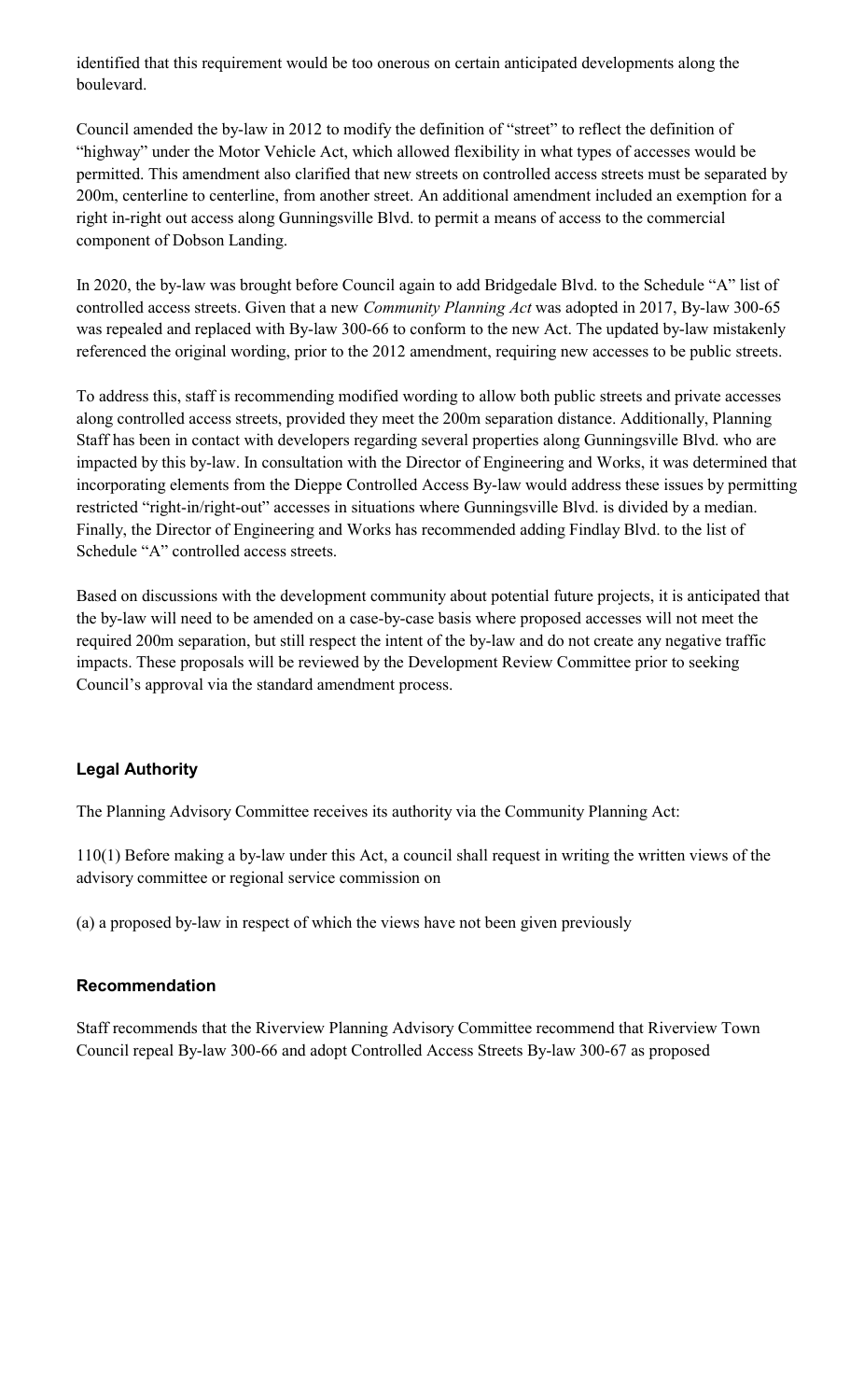

# **BY-LAW NO. 300-67**

# **RESPECTING THE ESTABLISHMENT OF CONTROLLED ACCESS STREETS WITHIN THE TOWN OF RIVERVIEW**

BE IT ENACTED by the Council of the Town of Riverview, under the authority of section 68 of the Community Planning Act, being chapter 19 as follows:

(1) By-Law No. 300-66 is hereby repealed and replaced by the following:

# **Definitions:**

**1** In this by-law:

"access" means a point of entry or exit on a street,

"Committee" means the Town of Riverview Planning Advisory Committee

"controlled access street" means any street or a portion thereof listed in Schedule "A".

"Council" means the Council of the Town of Riverview.

"development" shall be defined as per the Community Planning Act.

"Municipality" means the Town of Riverview.

"restricted access" means an access with a raised triangular island which obstructs left turns and through movements to and from the intersecting street or driveway situated in the proximity of a median strip existing on the street.

"street" means a public street located within the Town of Riverview.

"temporary access" means an access permitted on a street for a fixed period not exceeding a maximum period of one year.

"utility" means a person who owns, operates, manages, or controls any plant or machinery for the conveyance of telephone messages, the production, transmission, delivery or furnishing of heat, light, television or radio signals, water, gas or power or the removal or treatment of wastewater, if doing so as an employee or agent of the Province or of a provincial Crown corporation.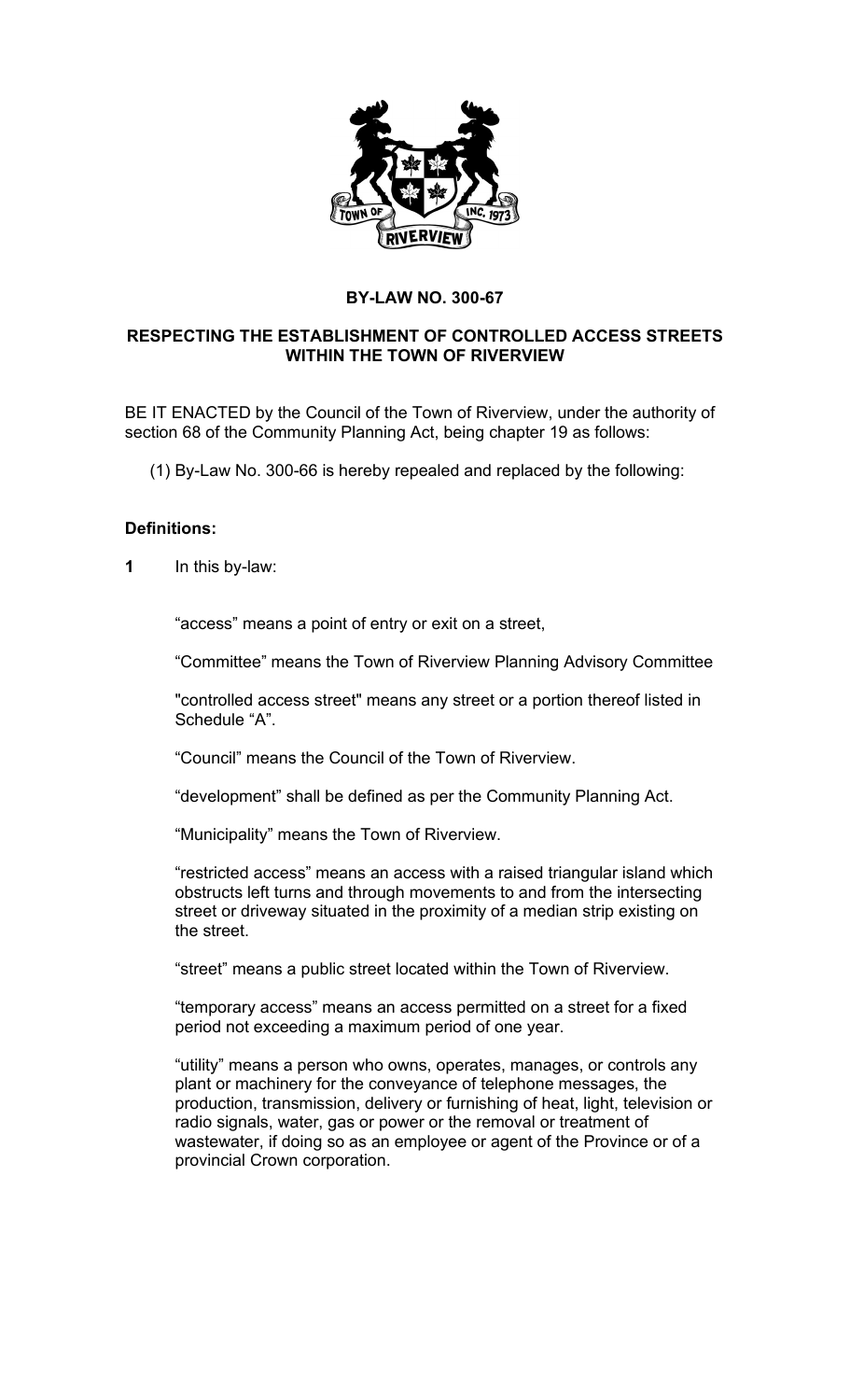# **Prohibited Activity on Schedule "A" Streets**

- **2(1)** No person shall construct, use, open or permit the use of any access to any part of a street designated as a controlled access street in Schedule "A."
- **2(2)** Notwithstanding subsection 2(1), a new access shall be permitted onto a controlled access street provided it is separated by at least 200 meters centerline to centerline from another street or access.
- **2(3)** Any development on property abutting a controlled access street shall be prohibited, if in the opinion of the Committee, it would interfere in any way with the use of such controlled access street.

# **Exceptions**

- **3** This by-law shall not apply to,
	- (a) municipally owned properties;
	- (b) access for a utility;
	- (c) an emergency access;
	- (d) a restricted access approved by the Director of Engineering and Public Works; or
	- (e) a temporary access approved by the Director of Engineering and Public Works

| <b>ENACTED this</b> |  |  |
|---------------------|--|--|
|---------------------|--|--|

**MAYOR CLERK**

\_\_\_\_\_\_\_\_\_\_\_\_\_\_\_\_\_\_\_\_\_\_\_\_\_\_ \_\_\_\_\_\_\_\_\_\_\_\_\_\_\_\_\_\_\_\_\_\_\_\_\_\_

First Reading

Second Reading

Third Reading